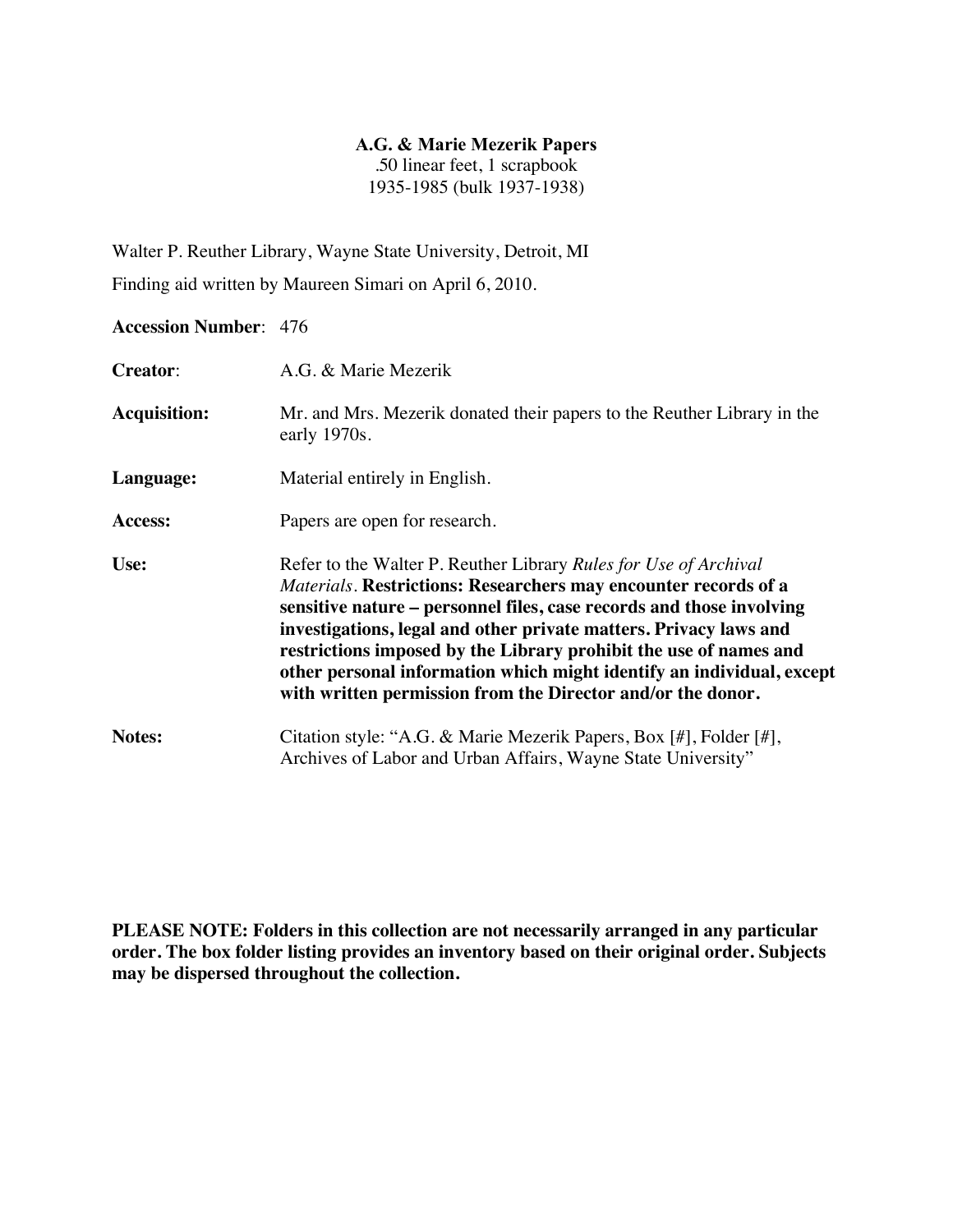#### **Abstract**

A. G. Mezerik and his wife Marie Hempel Mezerik worked for the protection of civil rights. Mr. Mezerik was active in the early days of the UAW and also headed the Aid the Spanish Republic and China Aid committees. Their papers include a portion of a manuscript describing A. G. Mezerik's life growing up in Detroit, Michigan during the years of 1912-1920 and a scrapbook on the Black Legion Citizens Committee; Aid the Spanish Republic and China Aid committees; and the Conference for the Protection of Civil Rights (1937-38).

### **Important Subjects:**

Civil rights--Michigan Civil Rights Federation